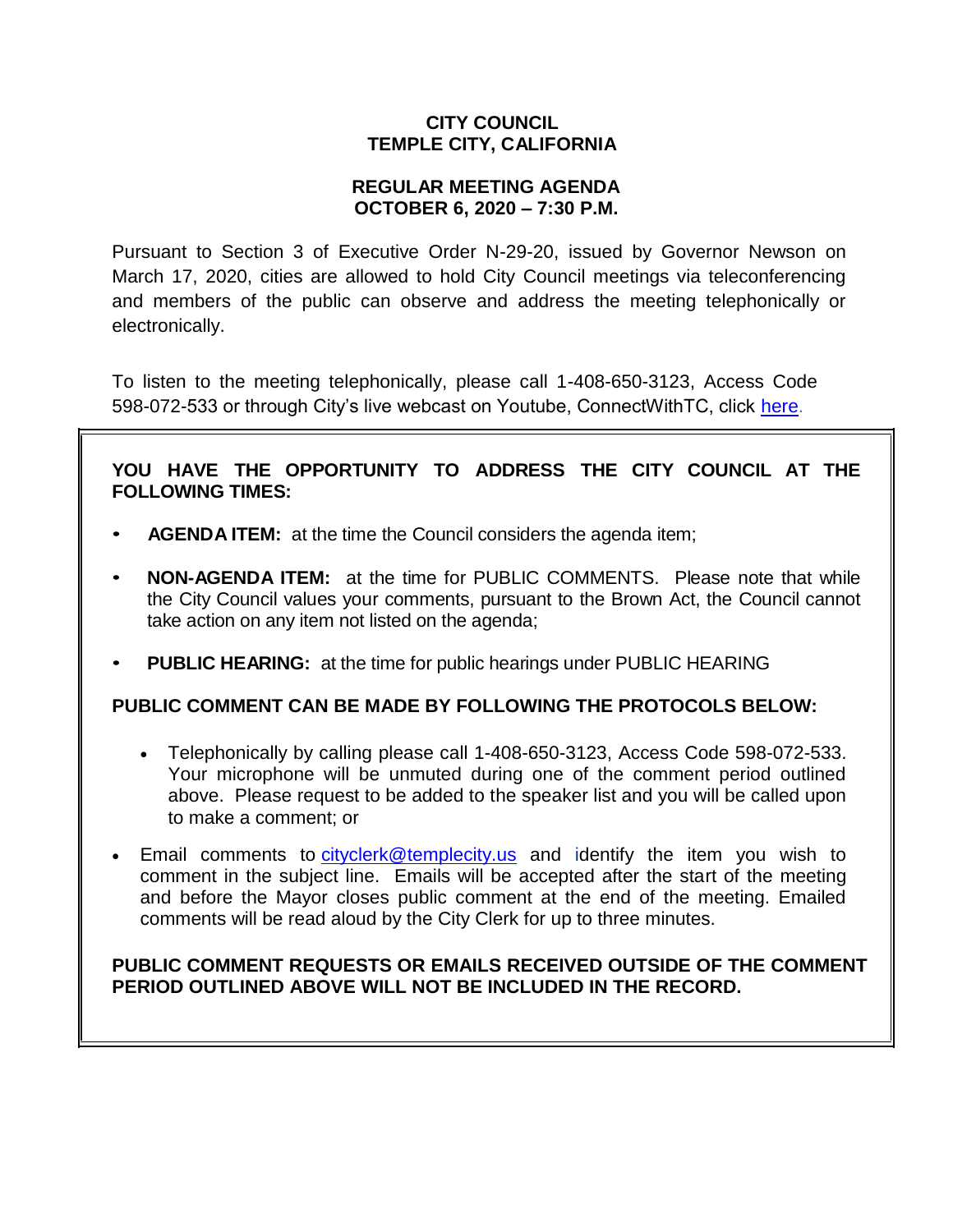- **1. CALL TO ORDER**  Mayor Chavez
- **2. ROLL CALL**  Councilmember Man, Sternquist, Vizcarra, Yu, Chavez

#### **3. INVOCATION**

**4. PLEDGE OF ALLEGIANCE**

#### **5. CEREMONIAL MATTERS – PRESENTATIONS**

#### **6. PUBLIC COMMENTS ON ITEMS NOT LISTED ON THE AGENDA**

The City Council will now hear public comments regarding items **not listed** on the agenda. The procedure to address the City Council is highlighted on the first page of this agenda. This section is limited to 30 minutes total.

#### **7. CONSENT CALENDAR**

All Consent Calendar items may be approved in a single motion as recommended unless removed for further discussion. If members of the City Council or persons in the audience wish to discuss any matters listed on the Consent Calendar, please address them at this time.

Recommendation: Approve Items A through E per recommendations.

#### A. APPROVAL OF MINUTES

The City Council is requested to review and approve:

- 1. Minutes of the Special [City Council Meeting of](https://ca-templecity.civicplus.com/DocumentCenter/View/15135/03-7A1_CCM---2020-09-11-Special) September 11, 2020;
- 2. [Minutes of the Special City Council Meeting of September 15, 2020;](https://ca-templecity.civicplus.com/DocumentCenter/View/15136/04-7A2_CCM---2020-09-15-Special)
- 3. [Minutes of the Regular City Council Meeting of September 15, 2020;](https://ca-templecity.civicplus.com/DocumentCenter/View/15137/05-7A3_CCM---2020-09-15) and
- 4. [Minutes of the Special City Council Meeting of September 24, 2020.](https://ca-templecity.civicplus.com/DocumentCenter/View/15138/06-7A4_CCM---2020-09-24-Sheriff-Monthly)

Recommendation: Approve.

## B. [PLANNING COMMISSION MEETING ACTIONS](https://ca-templecity.civicplus.com/DocumentCenter/View/15139/07-7B_PC-Actions_Staff-Report-2020-09-8_final)

The City Council is requested to receive and file actions of the Regular Planning Commission Meeting of September 8, 2020.

Recommendation: Receive and file update.

## C. [PARKS AND RECREATION COMMISSION MEETING ACTIONS](https://ca-templecity.civicplus.com/DocumentCenter/View/15129/08-7C_PRC-Regular-Meeting-Actions_Staff-Report-2020-09-16)

The City Council is requested to receive and file actions of the Regular Parks and Recreation Commission Meeting of September 16, 2020.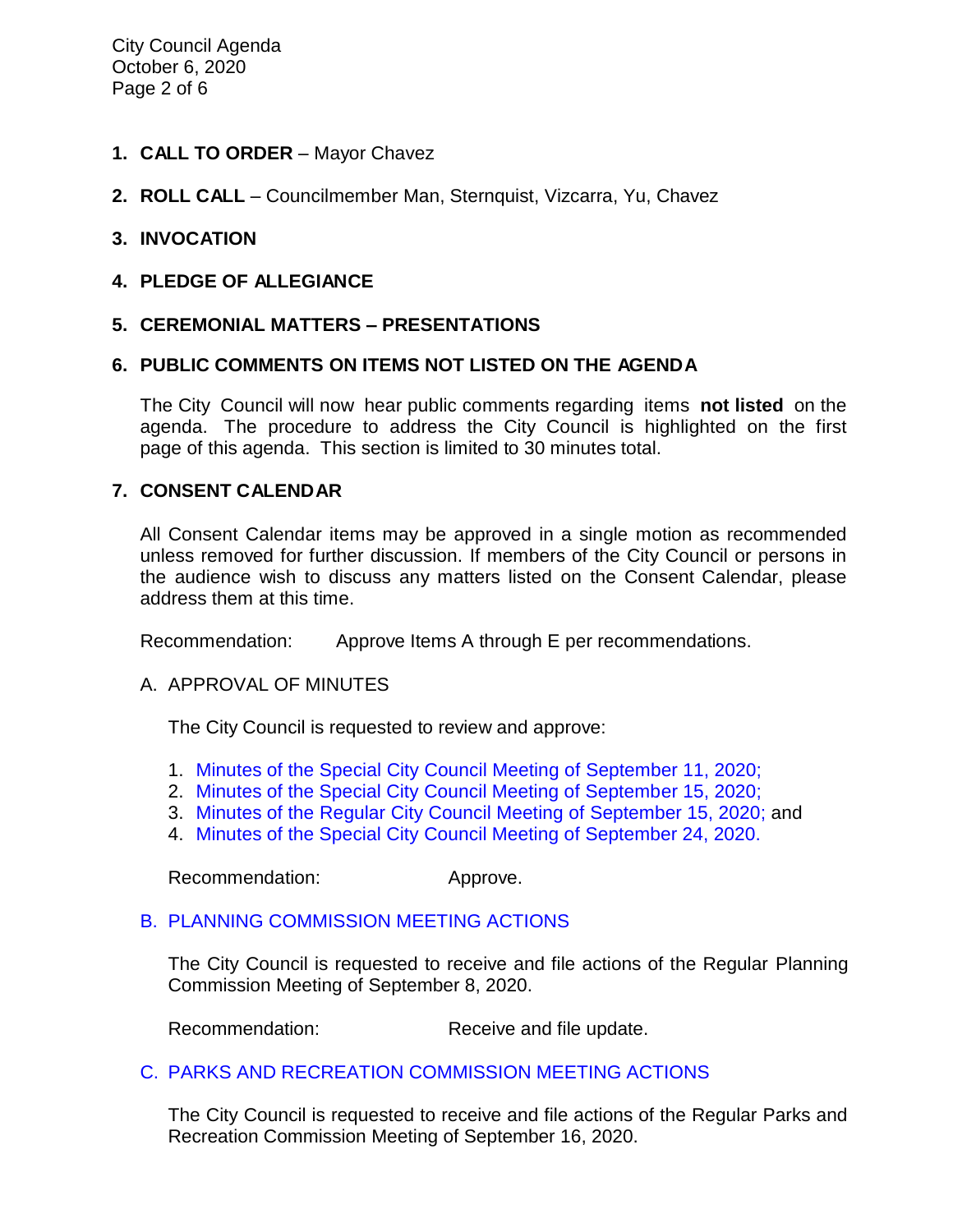Recommendation: Receive and file update.

#### D. [COVID-19 CONTINUITY PLAN UPDATE](https://ca-templecity.civicplus.com/DocumentCenter/View/15130/09-7D_ContPlan_staff-report_final-with-attachments)

The COVID-19 Continuity Plan update provides a status report on the City's identified service goals and priority initiatives during the pandemic.

Recommendation: Receive and file.

## E. [ADOPTION OF RESOLUTION NO. 20-5493](https://ca-templecity.civicplus.com/DocumentCenter/View/15131/10-7E_Warrant-Register_Reso-No-20-5493-with-attachment) APPROVING PAYMENT OF BILLS [FOR FISCAL YEAR 2020-21](https://ca-templecity.civicplus.com/DocumentCenter/View/15131/10-7E_Warrant-Register_Reso-No-20-5493-with-attachment)

The City Council is requested to adopt Resolution No. 20-5493 authorizing the payment of bills.

Recommendation: Adopt Resolution No. 20-5493.

#### **8. PUBLIC HEARING**

A. [INTRODUCTION AND FIRST READING OF ORDINANCE NO. 20-1047,](https://ca-templecity.civicplus.com/DocumentCenter/View/15132/11-8A_Public-Hearing_Series-A-Ordinance_Staff-Report_Revised_92320_final-with-attachments)  SERIES A CODE AMENDMENT OF TITLE 9 (ZONING REGULATIONS), [CHAPTER 1 \(ZONING CODE\)](https://ca-templecity.civicplus.com/DocumentCenter/View/15132/11-8A_Public-Hearing_Series-A-Ordinance_Staff-Report_Revised_92320_final-with-attachments)

City Council is requested to adopt the proposed ordinance to amend definitions and sections that contain ambiguities, omissions, or reference errors in Series A, Title 9 Chapter 1 of zoning code regulations.

Presenter: **Interim Community Development Director and** Management Analyst

Recommendation:

- 1. Introduce for first reading by title only and waive further reading of Ordinance No. 20-1047, Series A Code Amendments of Title 9 (Zoning Regulations), Chapter 1 (Zoning Code); and
- 2. Schedule the second reading of Ordinance 20-1047 for October 20, 2020.

#### **9. UNFINISHED BUSINESS – None**

#### **10. NEW BUSINESS**

## A. [PERMANENT LOCAL HOUSING ALLOCATION FUNDING](https://ca-templecity.civicplus.com/DocumentCenter/View/15133/12-10A_PLHA_Staff-Report_final-with-attachments)

New state funding is being made available to the City under Senate Bill 2, with the goal to increase affordable housing across the state. Los Angeles County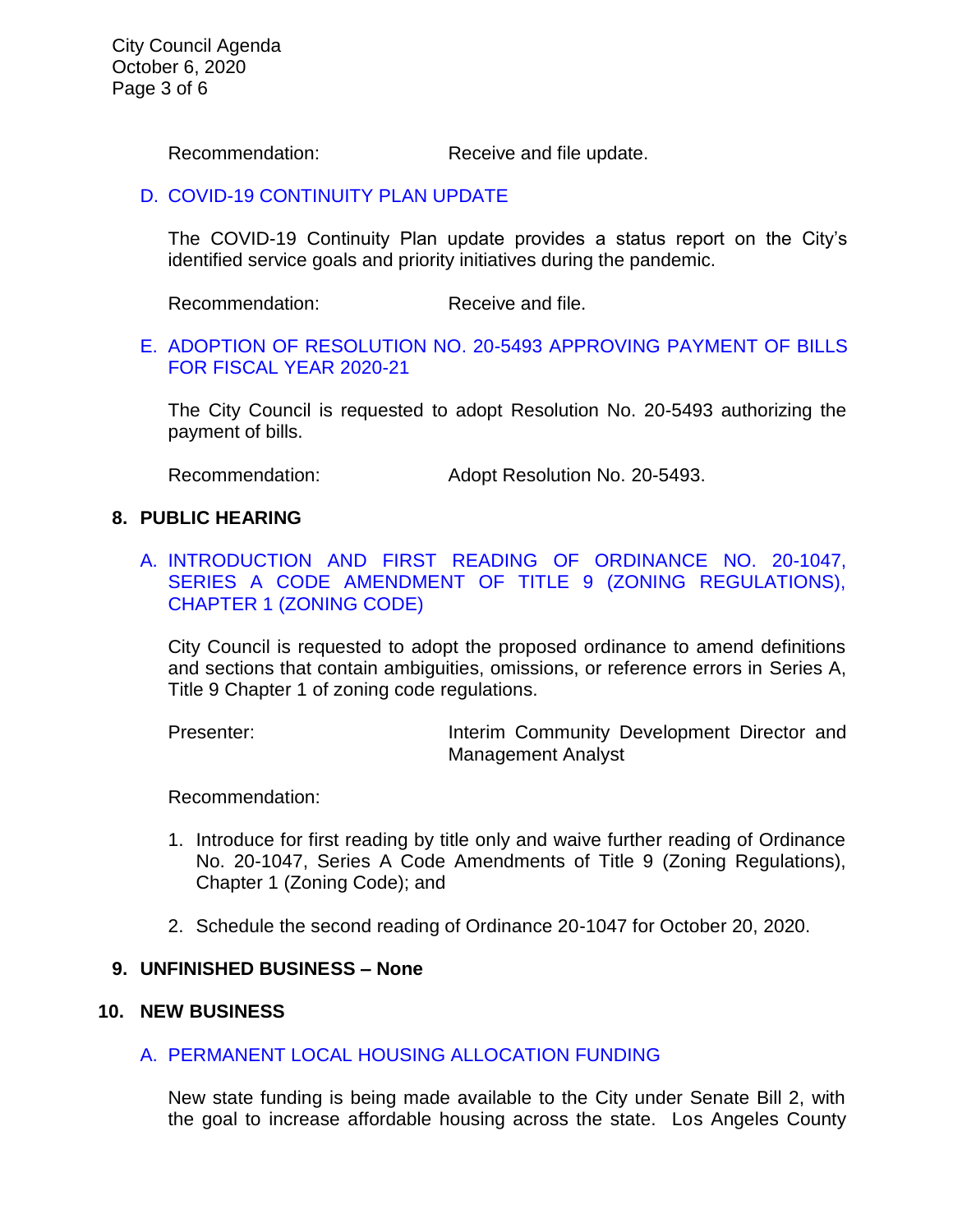has asked each city to determine how they would like to use their allocation. Staff has provided City Council with an analysis of each possible eligible activity and recommendations on how this funding should be used.

Presenter: City Manager

Recommendation:

- 1. Provide direction on how the City should appropriate its Permanent Local Housing Allocation (PLHA) funding for fiscal year 2020-2021; and
- 2. Adopt Resolution No. 20-5492 should Council direct staff to use PLHA funding for eligible, city-specified initiatives.

# B. [TEMPLE CITY SIXTH CYCLE REGIONAL HOUSING NEEDS ASSESSMENT](https://ca-templecity.civicplus.com/DocumentCenter/View/15134/13-10B_RHNA_Staff-Report_final-with-attachments)  [\(RHNA\) ALLOCATION](https://ca-templecity.civicplus.com/DocumentCenter/View/15134/13-10B_RHNA_Staff-Report_final-with-attachments)

Every eight years the City must update its Housing Element to demonstrate the City has capacity to meet the City's RHNA allocation. Staff is seeking the City Council's direction on submitting an appeal of the City's RHNA allocation.

Presenter: **Interim Community Development Director** 

Recommendation: Direct staff to file an appeal with the Southern California Association of Governments for Temple City's Sixth Cycle (2021-2029) RHNA Allocation.

## **11. UPDATE FROM CITY MANAGER**

## **12. UPDATE FROM CITY ATTORNEY**

# **13. COUNCIL REPORTS REGARDING AD HOC OR STANDING COMMITTEE MEETINGS**

- A. SCHOOL DISTRICT/CITY STANDING COMMITTEE (Councilmember Man and Mayor Chavez) – Formed 1/3/2012
- B. LAS TUNAS DOWNTOWN REVITALIZATION STANDING COMMITTEE (Mayor Chavez and Mayor Pro Tem Yu) – Formed 2/18/2014
- C. FUTURE DEVELOPMENT OF CITY PROPERTIES STANDING COMMITTEE (Mayor Pro Tem Yu and Councilmember Man) – Formed 2/18/2014
- D. AUDIT STANDING COMMITTEE (Mayor Chavez and Mayor Pro Tem Yu) – Formed 7/15/2014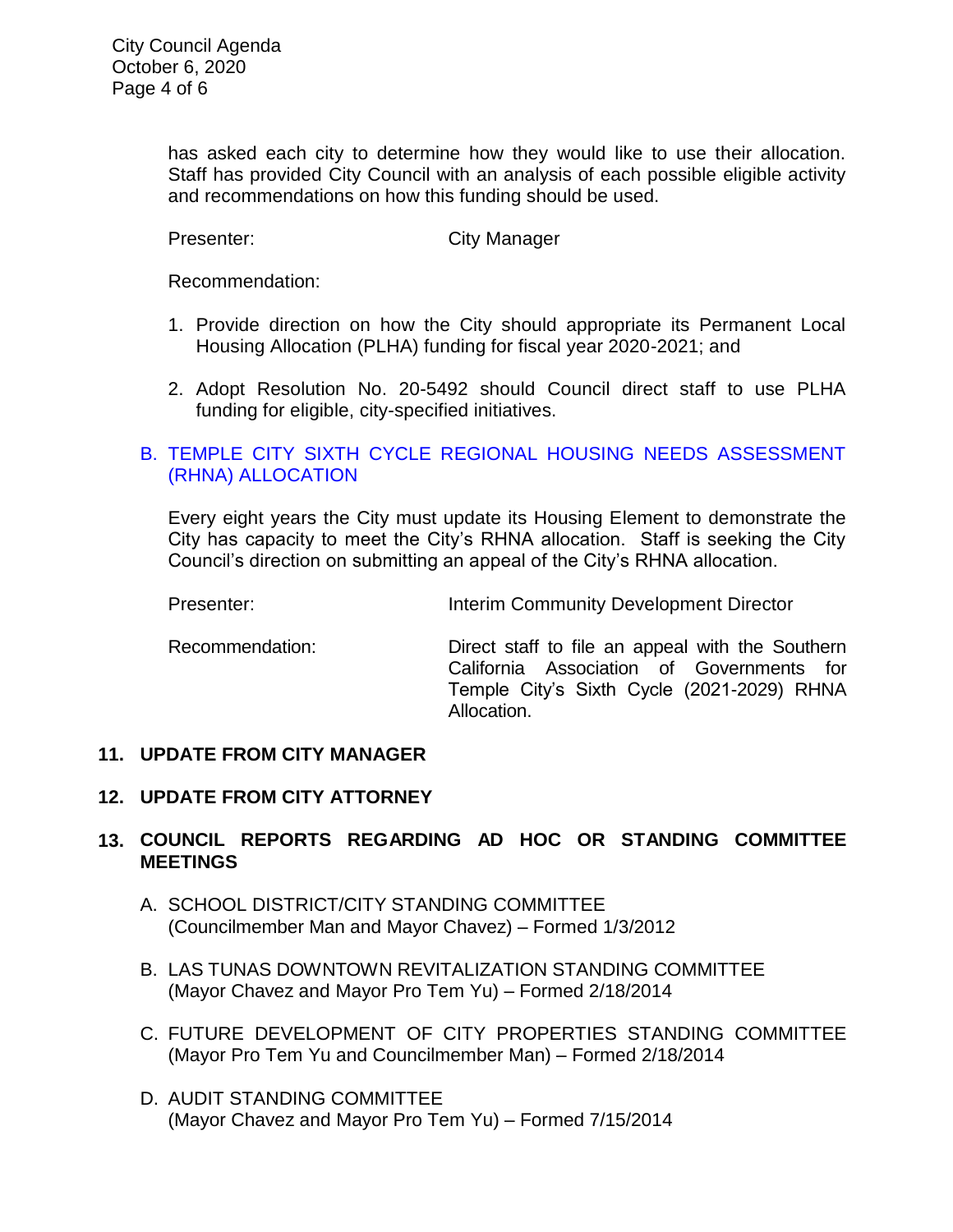- E. FACILITIES, PUBLIC WORKS, AND INFRASTRUCTURE STANDING **COMMITTEE** (Mayor Pro Tem Yu and Councilmember Man) – Formed 4/4/2017
- F. PRIMROSE PARK ART ELEMENT AD HOC (Councilmember Vizcarra and Mayor Pro Tem Yu) – Formed 5/19/20

# **14. COUNCIL ITEMS SEPARATE FROM THE CITY MANAGER'S REGULAR AGENDA**

- A. COUNCILMEMBER MAN
- B. COUNCILMEMBER STERNQUIST
- C. COUNCILMEMBER VIZCARRA
- D. MAYOR PRO TEM YU
- E. MAYOR CHAVEZ

# **15. ADDITIONAL PUBLIC COMMENTS ON ITEMS NOT LISTED ON THE AGENDA**

The City Council will now hear additional public comments regarding items not listed on the agenda. The procedure to address the City Council is highlighted on the first page of this agenda.

## **16. ADJOURNMENT**

CITY COUNCIL 7:30 P.M. OCTOBER 20, 2020 PLANNING COMMISSION 7:30 P.M. TBD PARKS & RECREATION COMMISSION 7:30 P.M. TBD TRANSPORTATION AND PUBLIC SAFETY 7:30 P.M. TBD **COMMISSION** 

Notice: Staff reports or other written documentation relating to each item of business of this Agenda are available for viewing on the City's website at [www.templecity.us](http://www.templecity.us/) and are on file in the Office of the City Clerk located at City Hall, 9701 Las Tunas Drive, Temple City, California, and available for review during regular office hours. Written documentation submitted to the City Council after distribution of the agenda packet can be obtained at the City Clerk's Office during regular office hours.